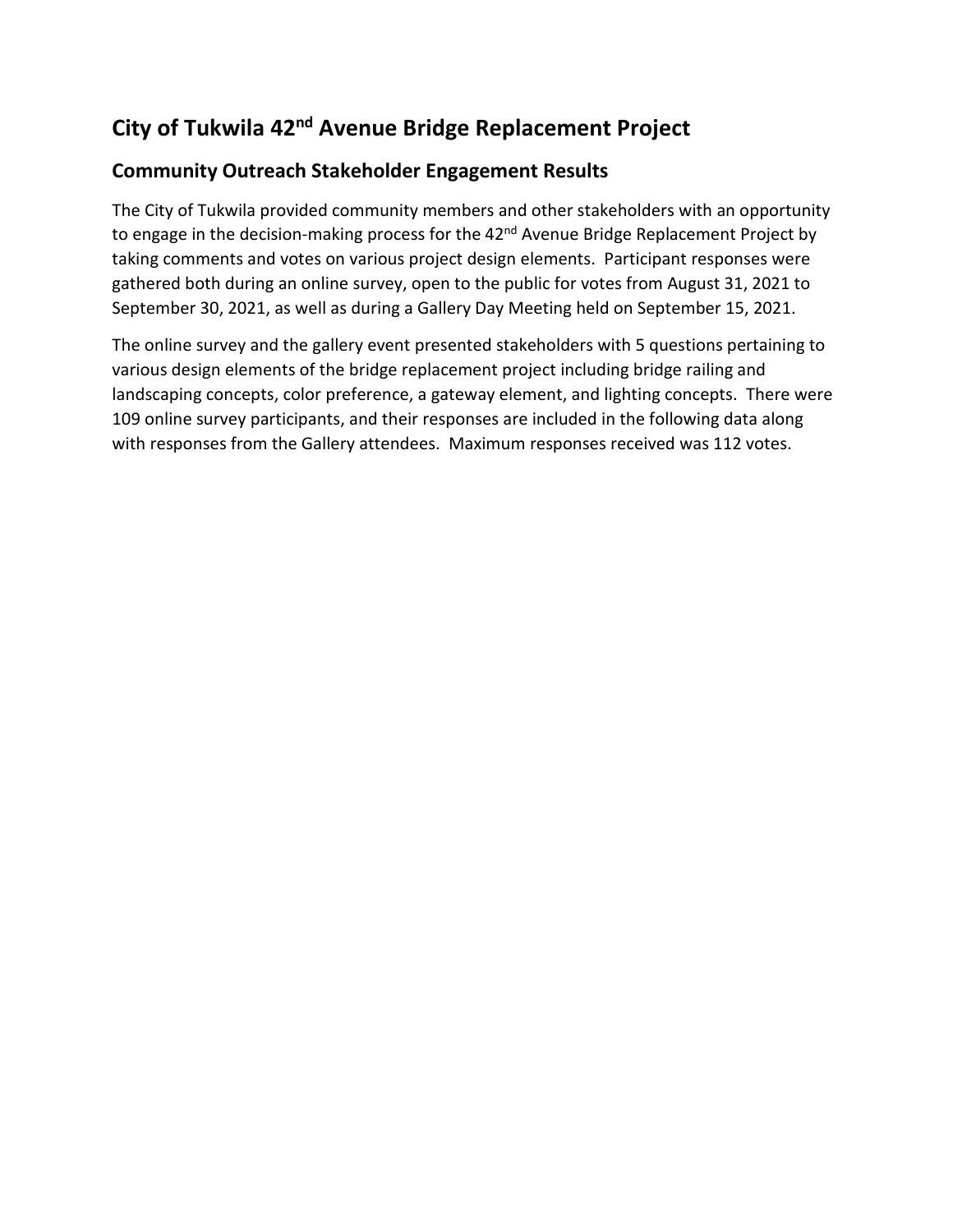



## **Question 1 - Railing Concepts**

**Survey Preference- Concept 3: Diagonal Emphasis**

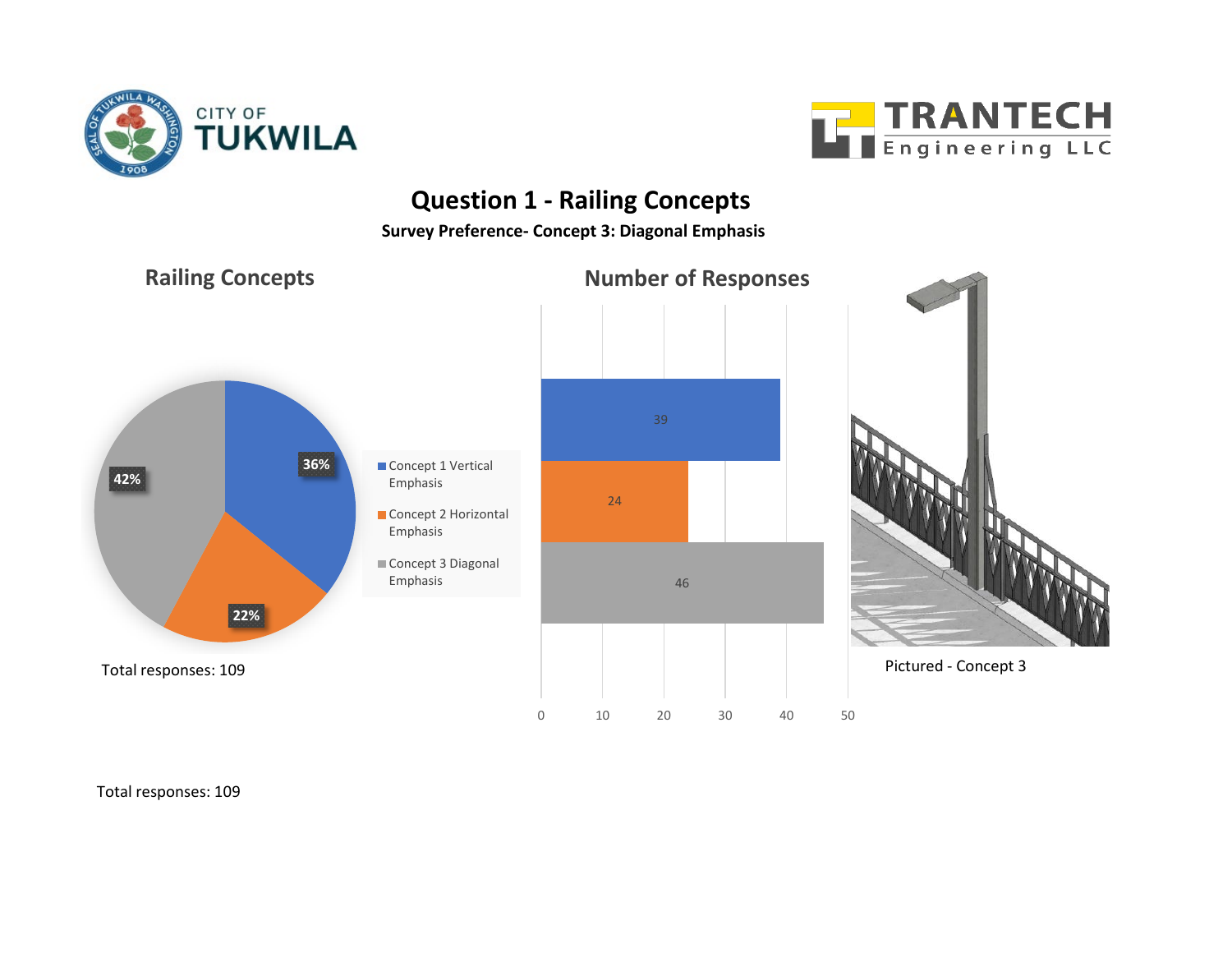



## **Question 2 - Landscape Concepts**

**Survey Preference - Concept 2: Natural**

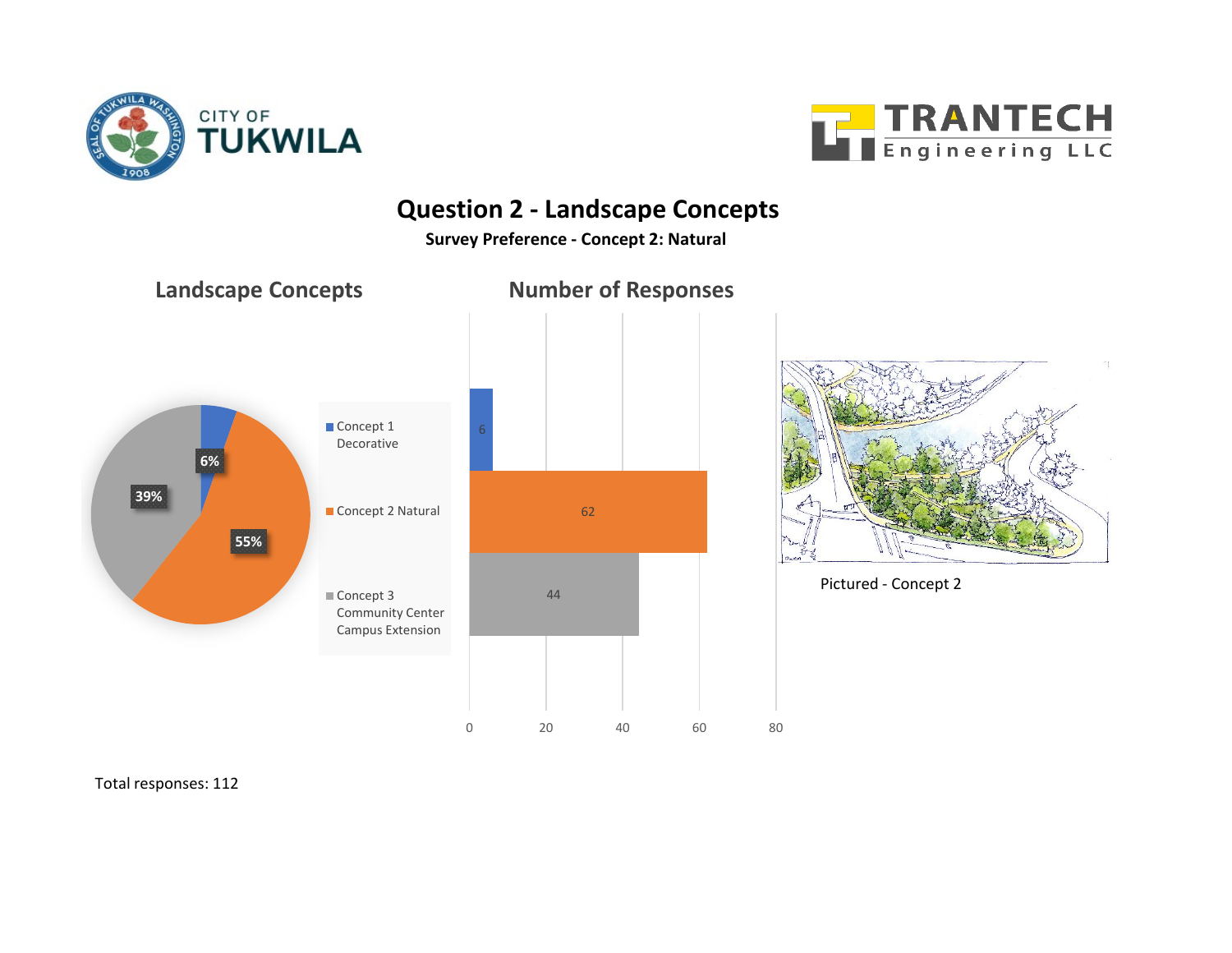



# **Question 3 - Color Preference**

**Survey Preference - Dark Green**

#### **Color Preference**

**Number of Responses**

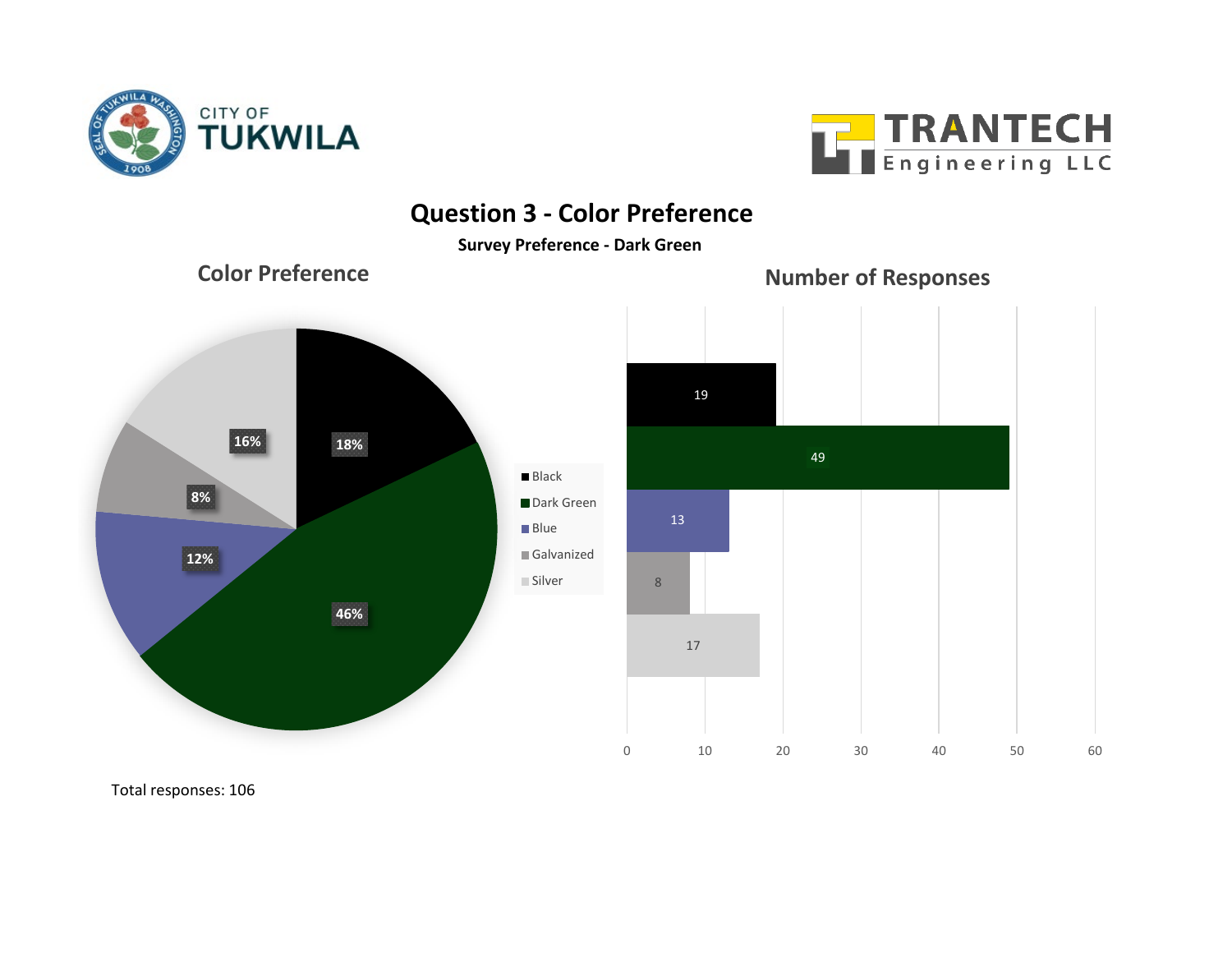



## **Question 4 - What should gateway element relate to?**

**Survey Preference - Allentown Community**

#### **Gateway Element**

#### **Number of Responses**



\*Other: Duwamish Tribe & Allentown Community; the diversity of Tukwila; Duwamish Tribe/Native American; Duwamish waterway; Tukwila's connection to the Duwamish; collage of elements: Indian-Duwamish, community, history, river; include Duwamish tribe out of respect; combination of Green River + Trail